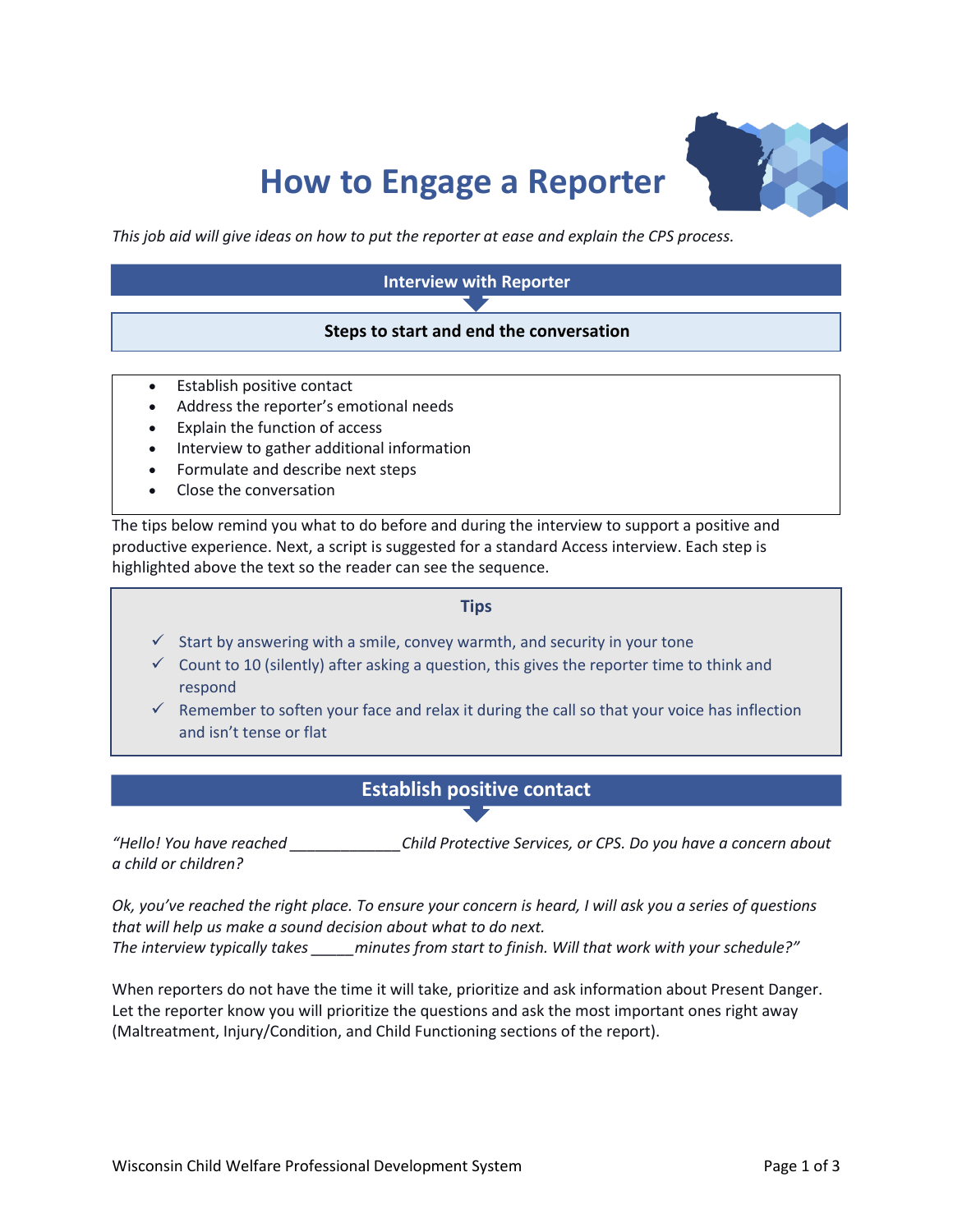# **Address the reporter's emotional needs**

*"It's common for people to experience a wide range of emotions during the interview. When someone is concerned about a child's safety it is typical to feel disappointed, frustrated, and relieved. Sometimes people feel all three at once. It's also common for people to tell me they feel guilty for calling or guilty for not calling sooner. All these feelings are ok.*

*During the interview, please feel free to tell me what you need. For example, I've been asked to slow down, restate a question, or explain the reason for my question. Please don't hesitate to let me know what I can do. It's my job to support the most productive use of our time."*

### **Explain the function of Access**

*"I want to provide some general information about CPS before we get started. Next, I'll share what to*  **n th** *expect during and after our interview.* 

*First, Child Protective Services (CPS) is a specialized field of the Child Welfare System. My job today is to*  **e Function of Access***gather enough information to identify if a child may be unsafe, abused or neglected, or be at risk of abuse or neglect.* 

*Once I gather the information, I'll advance it to a CPS supervisor. The supervisor reviews the information and makes the decision about what to do next. For that reason, I will not be able to provide you with a decision at the end of the interview*."

# **Explain how to gather their information and what happens next**

*"Now, I have some questions to ask you that will help us better understand your concerns and what is going on with the family. I may need to stop you or ask for clarification on my end. If I do that, I intend to gather complete information for our decision, not to interrupt you!"*

#### **Tips**

- $\checkmark$  Allow the reporter time to describe the situation or reason for the contact
- $\checkmark$  Ask questions to clarify information
- $\checkmark$  Give the reporter space to speak freely, identify them as a partner, don't leave them feeling like they made a mistake or were a part of an interrogation